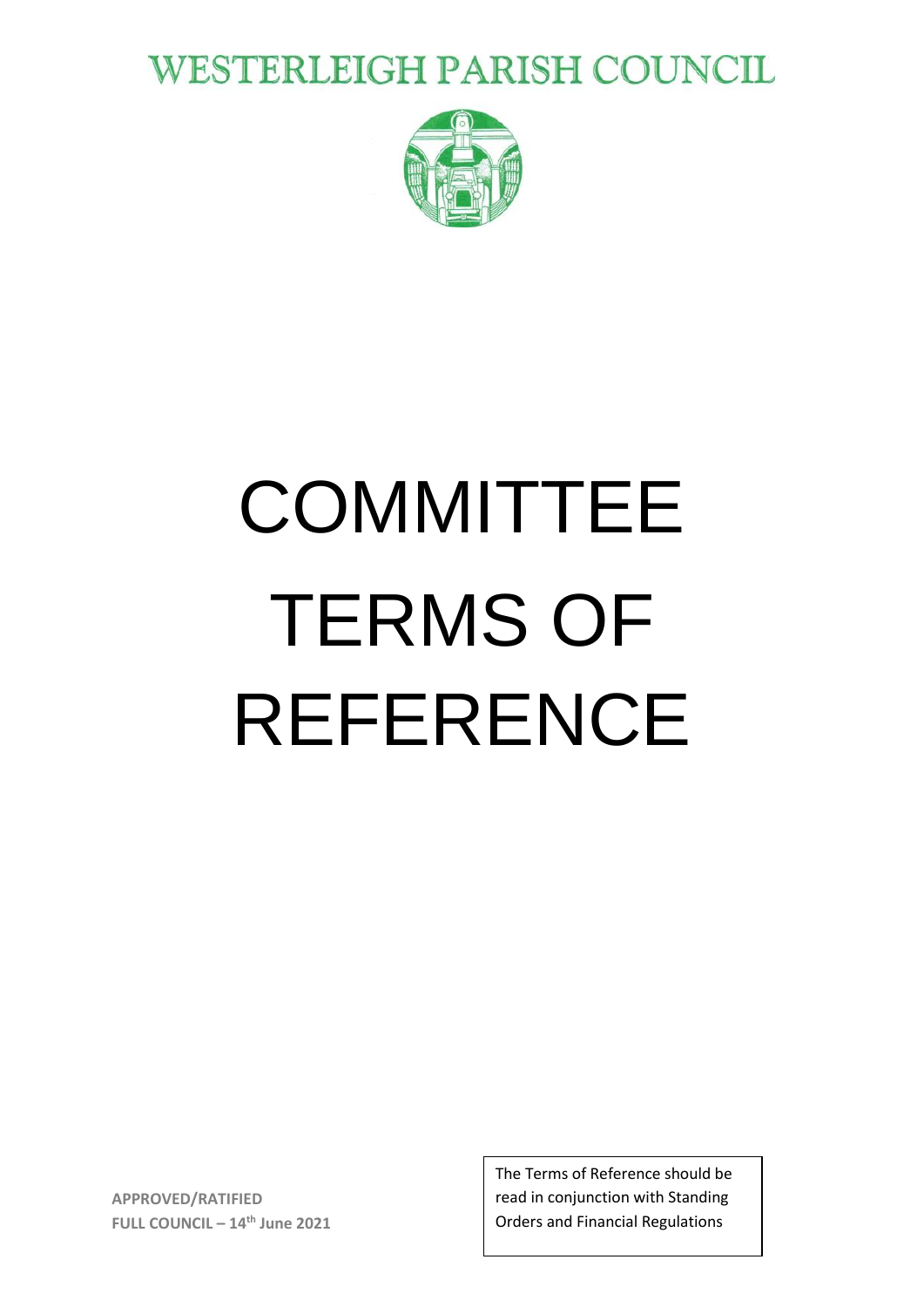# **DUTIES AND POWERS OF COUNCIL AND COMMITTEES**

# **Council**

- 1. The following matters shall be reserved for decision by the Council itself
	- (a) Precepting a rate
	- (b) Borrowing Money
	- (c) Making, amending or revoking Standing Orders, Financial Regulations or Duties and Powers and proper Office provisions
	- (d) Making, amending or revoking Bye Laws
	- (e) Making of Orders under any statutory powers
	- (f) Important matters of principle or policy which have been referred directly by committees or officers
	- (g) Prosecution or defence in a court of law

### **Finance & General Purposes Committee (5<sup>1</sup> Members)**

- 2. The Finance & General Purposes Committee shall be empowered to exercise and perform on behalf of the Council, all powers and duties of the Council in relation to the matters listed below, which is not exhaustive.
	- o The democratic process, including elections and council policies
	- o Preparation of annual budget and setting of fees
	- o Receive financial reports
	- o The appointment of Members to Outside Bodies, including school governors
	- o To respond to consultation documents and projects generated by other organisations (unless the nature of the consultation falls within the operational remit of the Environment & Leisure Committee or Planning Committee)

**.** 

 $1$  The Chairman of the Council shall be ex officio (but not chairman of the committee unless elected by the committee itself) of the Finance & General Purposes Committee, four other councillors shall make up the committee strength of five.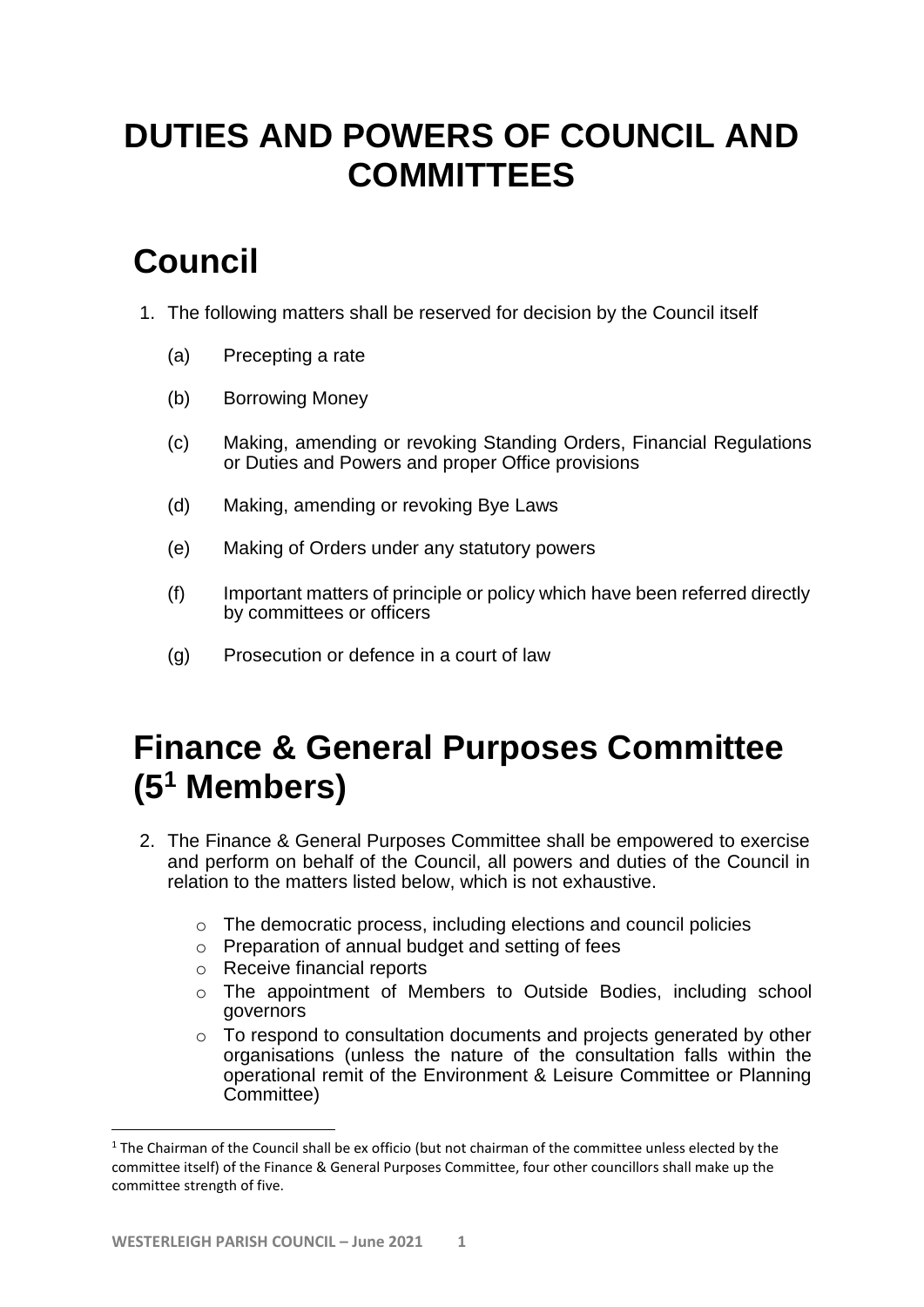- o Crime Prevention and Community Safety
- o Grants to make payments of grants in accordance with Council policy, applicable statutory instruments and within the budget allocation
- o Civic and community events
- o Communication & web site
- o Legal services
- o Complaints relating to service provision

The Finance and General Purposes Committee can appoint Sub-Committees or delegate any of its powers to a sub-committee. The Finance and General Purposes Committee is empowered to incur expenditure without reference to council where it has an allocated budget provision.

In relation to Personnel matters, the Committee will appoint a Staffing Committee of three members to oversee staffing matters. The three members of the staffing committee are not restricted to the Finance & General Purposes Committee members.

#### **Environment and Leisure Committee (5<sup>2</sup> Members)**

- 3. The Environment and Leisure Committee shall be empowered to exercise and perform on behalf of the Council, all powers and duties of the Council in relation to the matters listed, which is not exhaustive. The Environment and Leisure Committee can appoint Sub-Committees. The Environment and Leisure Committee can delegate any of its powers to a sub-committee. The Environment and Leisure Committee is empowered to incur expenditure where it has an allocated budget provision
	- o Grounds Maintenance
	- o Community Benefit
	- o Dog/litter bin provision and service
	- o Play areas and equipment
	- o Allotments
	- o Bus Shelters and Street Furniture
	- o Environmental improvements
	- o Bitterwell Lake
	- $\circ$  The Pound
	- o Monuments

**.** 

o Floral Displays

<sup>&</sup>lt;sup>2</sup> The Chairman of the Council shall be ex officio (but not chairman of the committee unless elected by the committee itself) of the Environment & Leisure Committee, four other councillors shall make up the committee strength of five.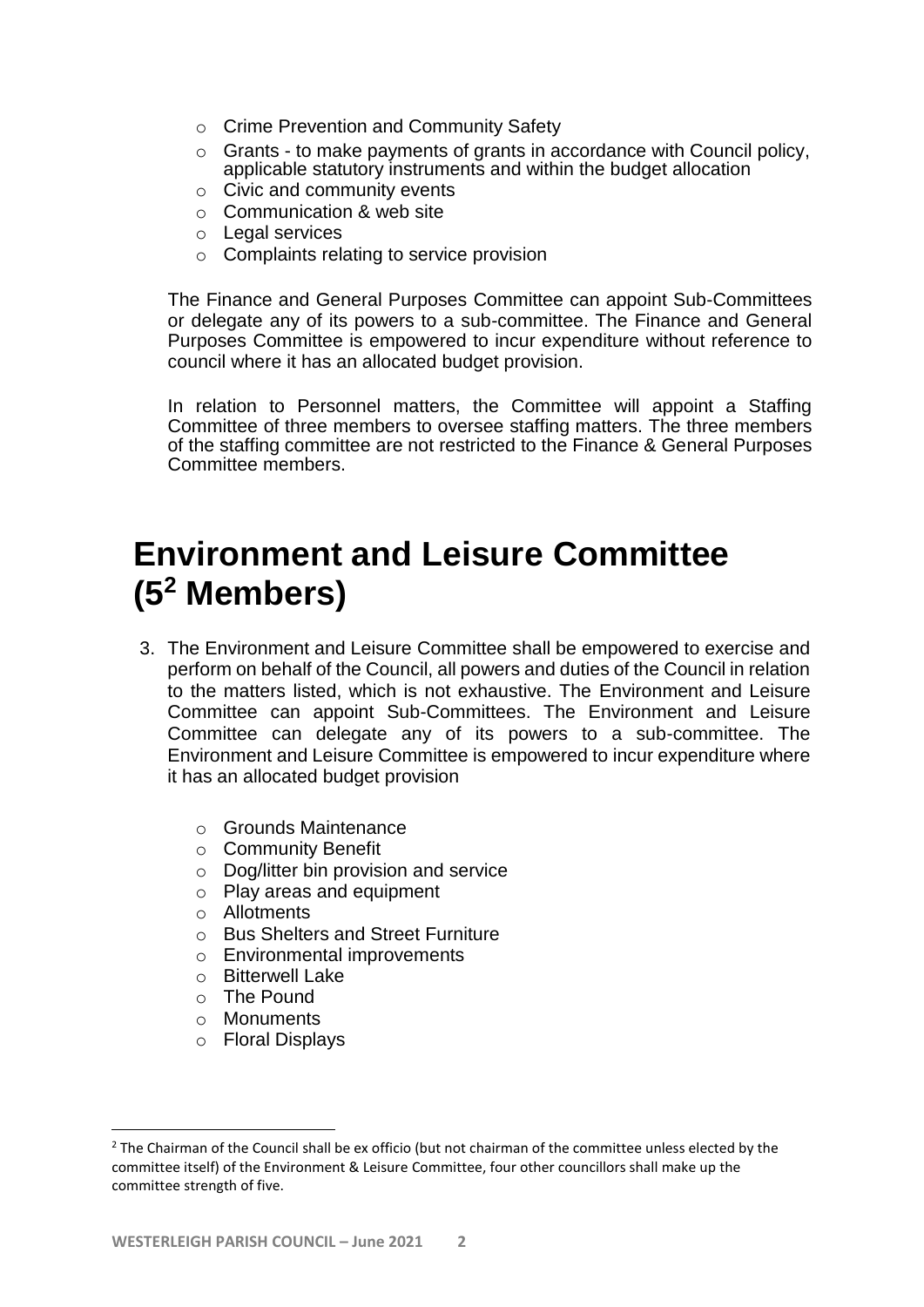# **Planning Committee (9<sup>3</sup> Members)**

#### **Note – Most Planning matters are dealt with by Full Council - See Standing Orders 15 (b)**

4. The Planning Committee shall be empowered to exercise and perform on behalf of the Council, all powers and duties of the Council in relation to the matters listed below, which is not exhaustive.

The Planning Committee shall only convene prior to Full Council at the Clerks discretion should there be significant matters of planning and highways items be considered. Should a matter of greater significance require a decision before a scheduled Full Council meeting the Clerk should ask the chairman of the Planning Committee or in their absence the chairman of the council, to convene an extra ordinary meeting within an appropriate timescale.

The Planning Committee can appoint Sub-Committees. The Planning Committee can delegate any of its powers to a sub-committee. The Planning Committee is empowered to incur expenditure where it has an allocated budget provision

- o Consultation on individual planning applications
- o Planning Consultation (Structure Plan, Local Plan etc.)
- o Highway and traffic matters
- o Matters which generally affect the built or rural environment of the parishes

**Due to time or deadline constraints, or availability of** 

**Councillors/Officers, Planning Applications may appear on the Agenda of a meeting of the Full Parish Council or any Committee meeting other than a Planning Committee meeting. In this case the Chairman of the meeting concerned will chair the Planning Application discussion. Any Councillors NOT on a particular committee are entitled to attend the Committee Meeting to participate in the Planning Application matters.**

# **Staffing Committee (3 Members)**

5. The Staffing Committee shall be empowered to exercise and perform on behalf of the Council all powers and duties of the Council in relation to the matters listed below. The Finance & General Purposes Committee may delegate to the Staffing Committee any of its powers.

**.** 

<sup>&</sup>lt;sup>3</sup> The chairman of the committee should elected by the committee at its first meeting following the annual meeting of the council, if no one is elected then the Chairman of the Council will assume the role.